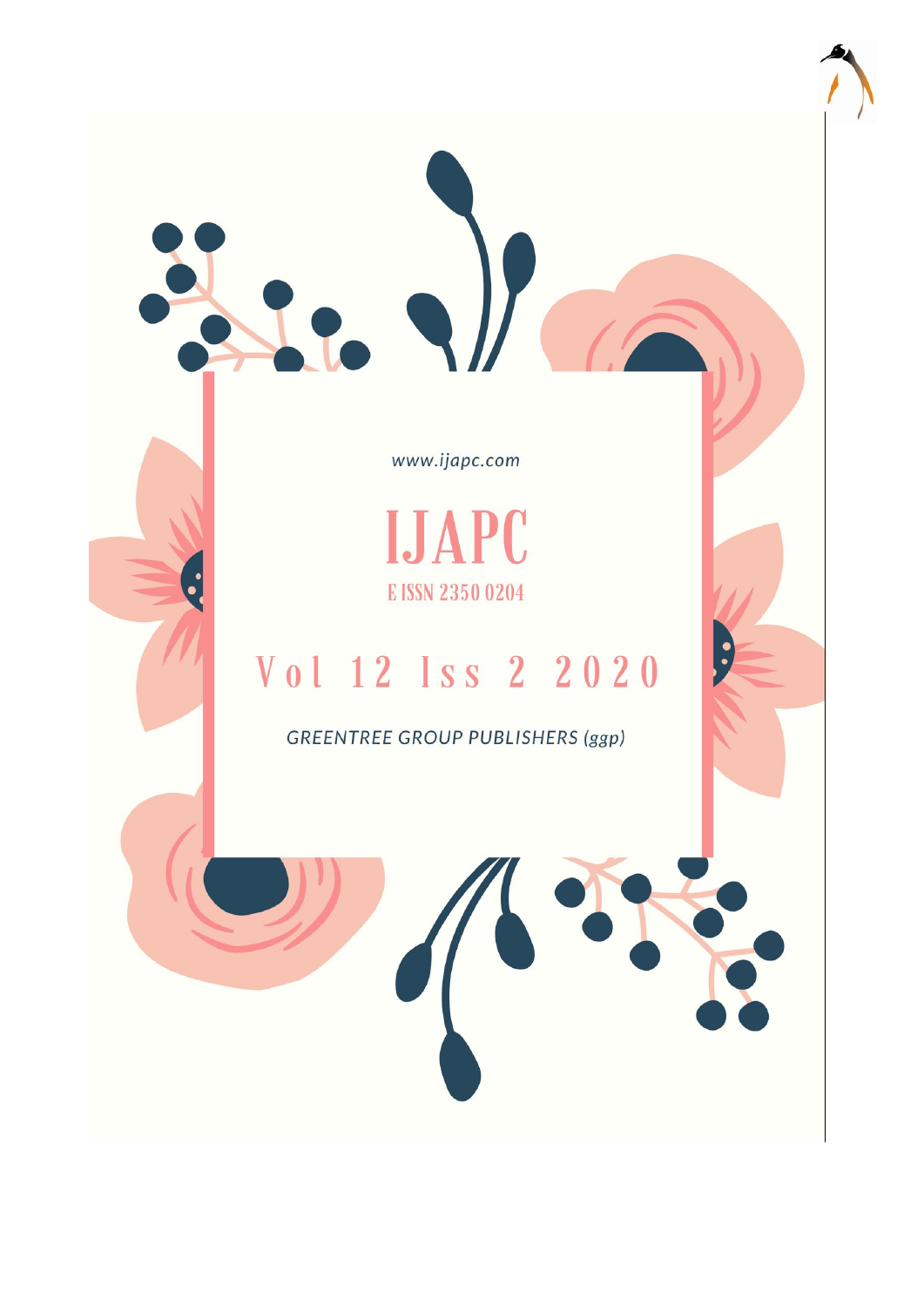CASE STUDY www.ijapc.com **e-ISSN 2350-0204**

# **A Role of** *Brimhana Dravyas* **in** *Suryavarta* **with special reference to Migraine without Aura - A Case Study**

Rathi S\*

\* Department of PG studies in Shalakya Tantra, Department of PG studies in Shalakya Tantra Government Ayurveda Medical College, Bangalore, KA, India

# $ABSTRACT$

## **Introduction**

This is a case report of 45 year old female who visited Govt. Ayurveda Medical College, Bangalore with the complaint of half headache which starts mildly in the morning and increases gradually as the day goes on, reaches the peak at around 12 PM and subsides in the evening. The symptoms aggravate during the days when the lady walks under the sun and after head bath. Based on the symptoms, the diagnosis was made as *Suryavarta*.

### **Materials and Methods**

The subject was systematically reviewed and intervention was planned according to chikitsa sutra of Suryavarta.

### **Result**

The subject showed considerable improvement subjectively as shown by Headache Impact Test (HIT-6) score.

### **Discussion**

Attribute based treatment is one of the treatment modality told in Ayurveda. Langhana-Brimhaneeyam is the chapter in AshtangaHridaya which explains the treatment for the three doshas based on gunas(attributes). Based on this, in the present study, guna based treatment for*suryavarta* is studied.

# **KEYWORDS**

*Suryavarta, Migraine, Coconut water*



Received 19/12/19 Accepted 23/01/2020 Published 10/03/2020

 $\overline{\phantom{a}}$  , and the contribution of the contribution of the contribution of the contribution of the contribution of the contribution of the contribution of the contribution of the contribution of the contribution of the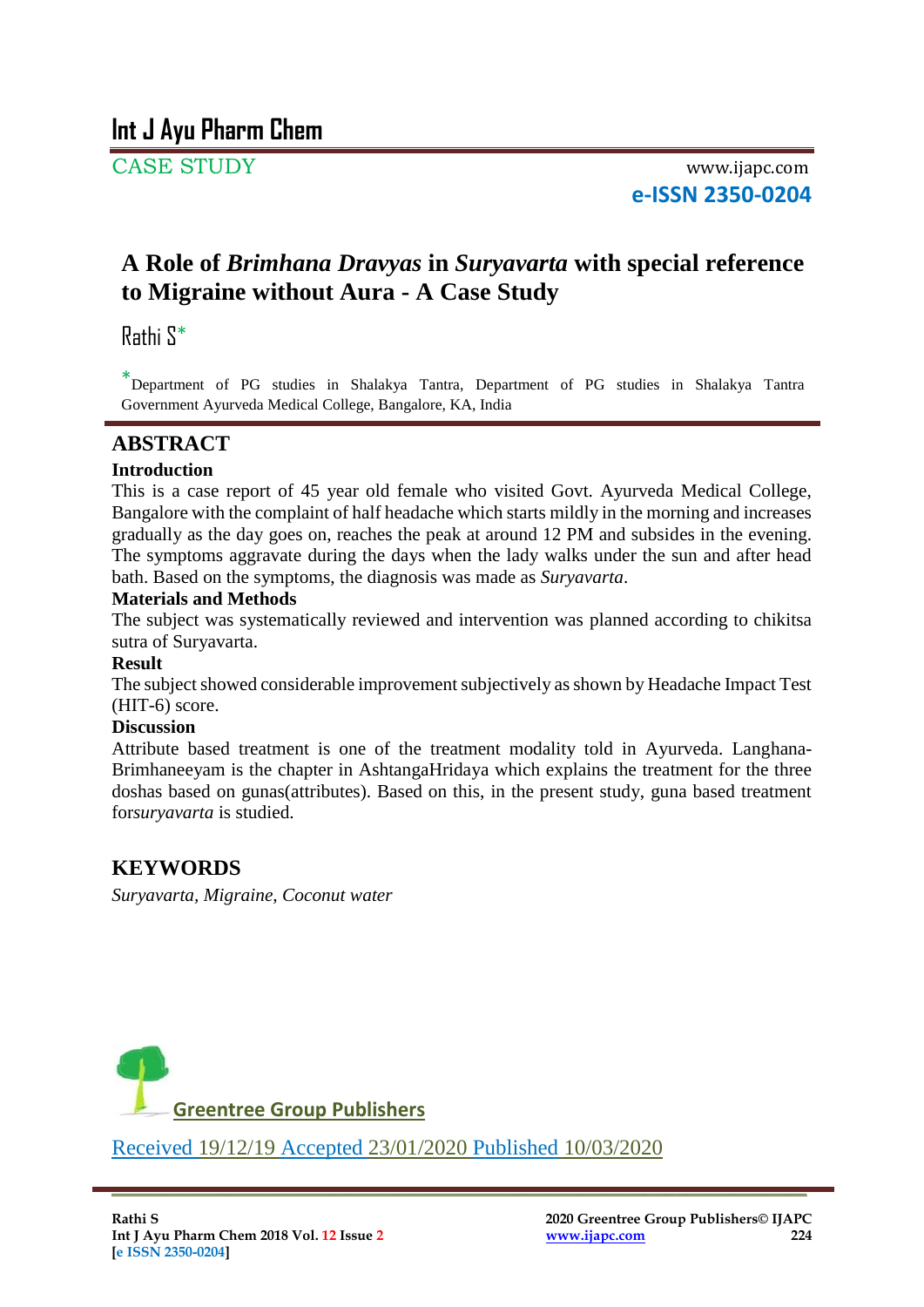# **INTRODUCTION**

Migraine is a recurrent headache disorder manifesting in attacks lasting 4-72 hours. Typical characteristics of the headache are unilateral location, pulsating quality, moderate or severe intensity, aggravation by routine physical activity and association with nausea and/or photophobia and phonophobia<sup>1</sup>. The incidence of migraine is more in females than males. Headaches are broadly divided into two categories, primary and secondary, with migraine falling under the heading of primary headache disorders.Migraine is again divided into migraine with aura and without aura. Grossly it is taken as *ardhavabhedaka* for its characteristic unilateral location. But no other symptoms which are unique to migraine such as nausea or vomiting, photophobia and phonophobia are mentioned in classics for *ardhavabhedaka*. Whereas in *suryavarta* type of *shirahshoola*(headache), the environmental factor that is movement of sun throughout the day that triggers the headache is given as the typical character of the headache. In this study, migraine without the aura under the heading of *suryavarta* will be studied.

# **MATERIALS AND METHODS**

**Case report:**

**Basic information of the patient:**

Age: 45 years Sex: Female Religion: Hindu Occupation: Homemaker Socioeconomic status: Middle class

#### **Chief complaints:**

Left half headache during day time since one year.

**History of present illness:** The patient was apparently normal one year ago. Gradually she developed left half headache which starts early in the morning and intensifies as the day progresses. The pain becomes maximum in the mid day at around 12 PM and gradually subsides in the evening. The patient also noted that the pain was severe during the days when she had head bath and after walking under the sun. Hence approached our hospital for the needful.

**History of past illness:** No past history of diabetes mellitus, hypertension, seizures, stroke, cardiac problems or any other systemic abnormalities.

Personal history: a)Aharaja:

 Diet is predominantly with *katu-madhura rasa*(spicy & sweet diet) b) Viharaja:

 The patient has a routine of walking 2 km in noon hours.

 $\mathcal{L}_\mathcal{L}$  , and the contribution of the contribution of the contribution of the contribution of the contribution of the contribution of the contribution of the contribution of the contribution of the contribution of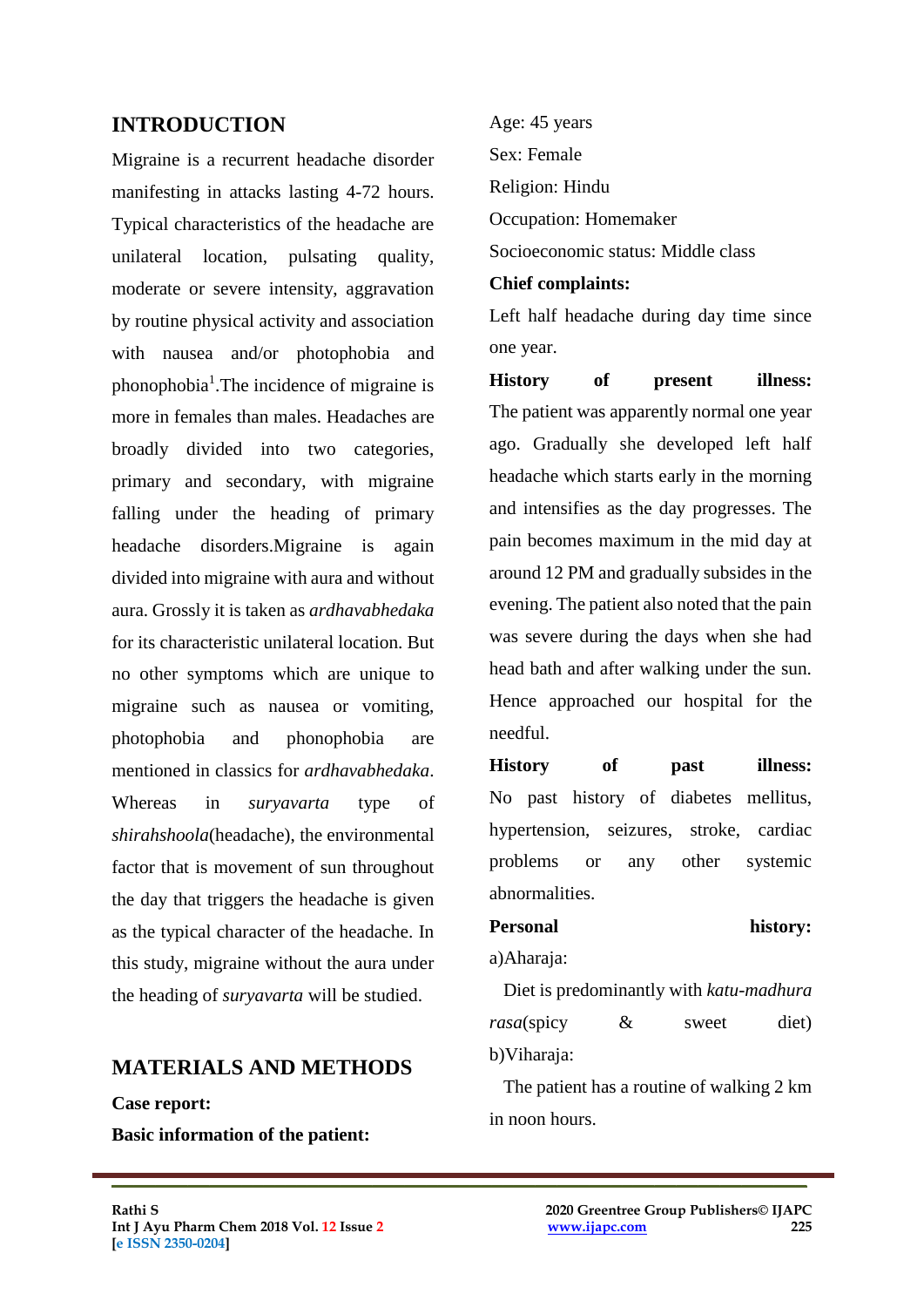#### **Examination:**

1. Prakriti(Constitution): Pittakaphajaprakriti

2. Vitals were normal. 3. Respiratory system, Cardiovascular system and Per abdomen showed no abnormality.

4. Central nervous system: Romberg's test: Negative

5. Ophthalmic examination: No abnormality detected

6. ENT examination:

A. i) Right ear: Tympanic membrane: IntactExternal Auditory canal: Clear ii) Left ear: Tympanic membrane: Intact External Auditory canal: Clear

B. Tests of hearing i) Rinne'stest: Right ear- Rinne's positive Left ear- Rinne's positive ii)Weber's test: No lateralization.

### **Diagnosis:**

*Suyavarta* (Migraine without aura)

#### **Treatment adopted:**

1. Avapeedananasya with *Narikelodaka*for 7 days (from 10/05/2019 to 17/05/2019).

2. *Kamadugha rasa* 1-0-0 with warm water before food for 20 days (from 19/05/2019 to 07/06/2019).

#### **Assessment criteria:**

Subjective criteria:

Headache Impact test(HIT- $6)^2$ questionnaire score- before and after treatment

 $\mathcal{L}_\mathcal{L}$  , and the contribution of the contribution of the contribution of the contribution of the contribution of the contribution of the contribution of the contribution of the contribution of the contribution of

### **RESULTS**

1. The headache impact test(HIT-6) score showed severe impact(score-60) before treatment.

2. After treatment, the impact waslittle(score 38).

### **DISCUSSION**

For the disease like *vatajashoola, suryavarta,* 

*svarakshaya*etc.,*brimhananasya* is indicated. AshtangaHridaya gives directly some of the *nasyadravyas*like *dhanvamamsarasa*(soup extracted from arid animals meat), *dhanvapranirakta*( blood of arid animals) and niryasa(resin)which can be used for *brimhananasya<sup>3</sup> .*Whereas

Ashtangasangraha gives a hint about the kind of *dravyas* that can be used for *brimhananasya*. He clearly mentionsthat*snigdha* and *madhuradravyas* and the formulations prepared using *dravyas* having *snigdha, madhuraguna* can be taken for *brimhana nasya<sup>4</sup>* .In this study, *narikelodaka* (coconut water) is selected as the *dravya* for *nasya* and *Kamadugha rasa* as internal medication. The rationality behind the selection of these medications is detailed in table 1*.* 

The practice of *narikelodaka* being instilled for*nasya*in migraine is existing in folklore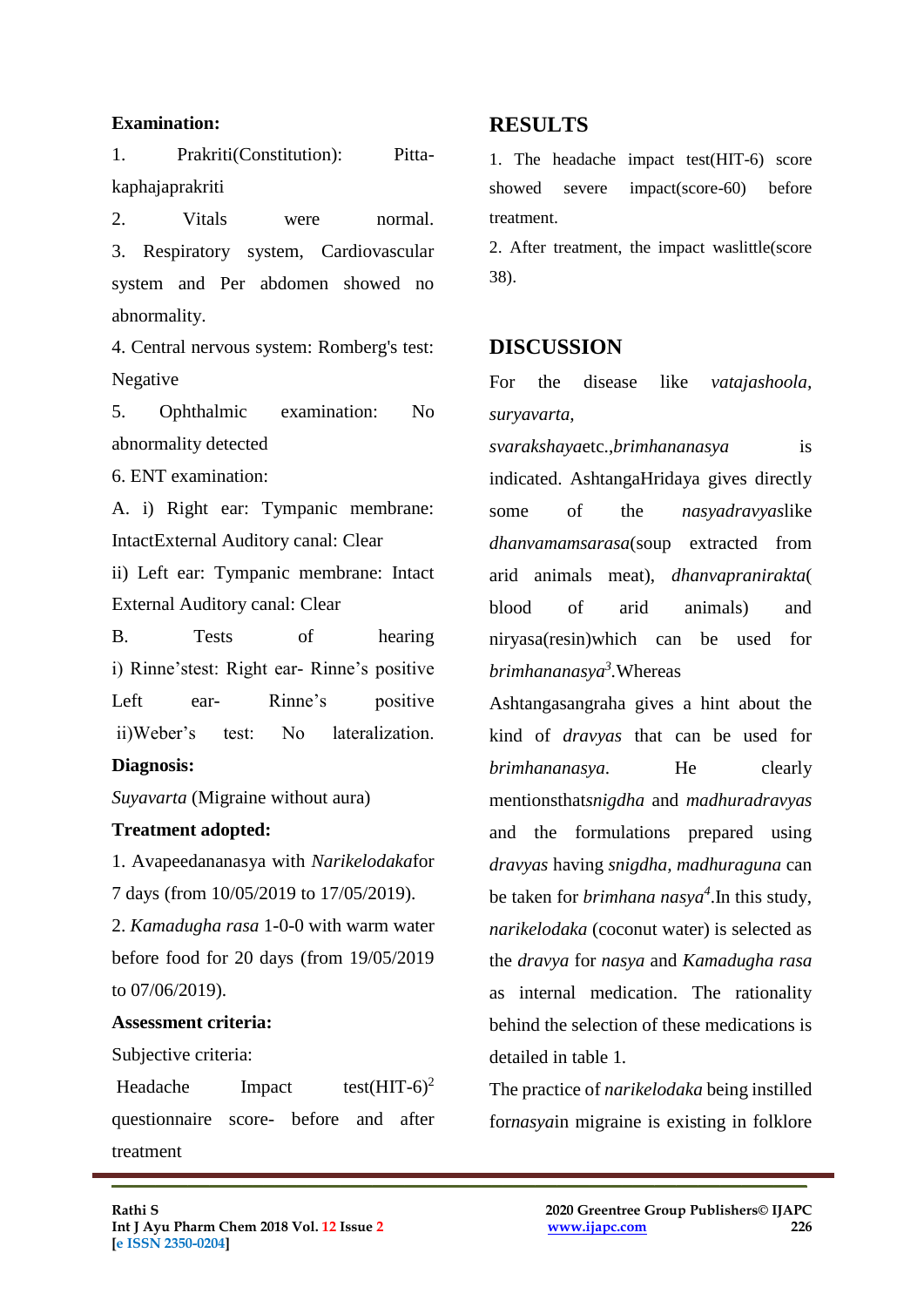practice of Karnataka. Migraine without aura is usually compared with *ardhavabhedaka* for its characteristic symptom of half headache.

| <b>Table 1 Rationality behind selection of medicines</b> |                           |
|----------------------------------------------------------|---------------------------|
| <b>THERAPY/</b>                                          | <b>REASON</b>             |
| <b>MEDICINES</b>                                         |                           |
| <b>Narikelodaka</b>                                      | Sweet, unctuous,          |
|                                                          | cool, and alleviates      |
|                                                          | Pitta-vata.               |
| Kamadugha rasa                                           | Amrutasatva,              |
|                                                          | swarnagairika and         |
|                                                          | abhraka are               |
|                                                          | <i>pittaharas</i> mainly. |
|                                                          |                           |

**Table 1**Rationality behind selection of medicines

But in this case, the triggering factor of half headache is sunlight and the symptoms of *suryavarta* that is aggravation in mid-day and alleviation in evening are present. The type of pain in migraine is told as pulsating type and the same is told in *suryavarta* also. *Rujamsaspandana* is the term used for the same.But since there is no distinction between the lines of treatment between *suryavarta* and *ardhavabhedaka*, and the treatment for *ardhavabhedaka* is same as *suryavarta*, the problem of correlation does not arise.

# **CONCLUSION**

Migraine has been included as the disease of central nervous system and the brain of migraine patient is sensitive to external stimuli. Extreme heat or cold, humidity, bright or glaring lights are some of the environmental factors that are known to trigger migraine headaches. Indefinite in

 $\mathcal{L}_\mathcal{L}$  , and the contribution of the contribution of the contribution of the contribution of the contribution of the contribution of the contribution of the contribution of the contribution of the contribution of

finding comfort either by heat or cold is one of the symptom mentioned in the Ayurveda classics for suryavarta. This explains the mental factors that is involved in *suryavarta*. *Vatadosha* is known to control the mind as told in classics and grossly the line of treatment for *vataja* diseases is *brimhana*. This can be hypothesized as the reason behind *brimhana* line of treatment told for *suryavarta*.In future, the drugs which has sweet taste and unctuous property like *yashtimadhuksheerapaka*, plain ghee etc. can also be taken up for nasya in suryavarta.